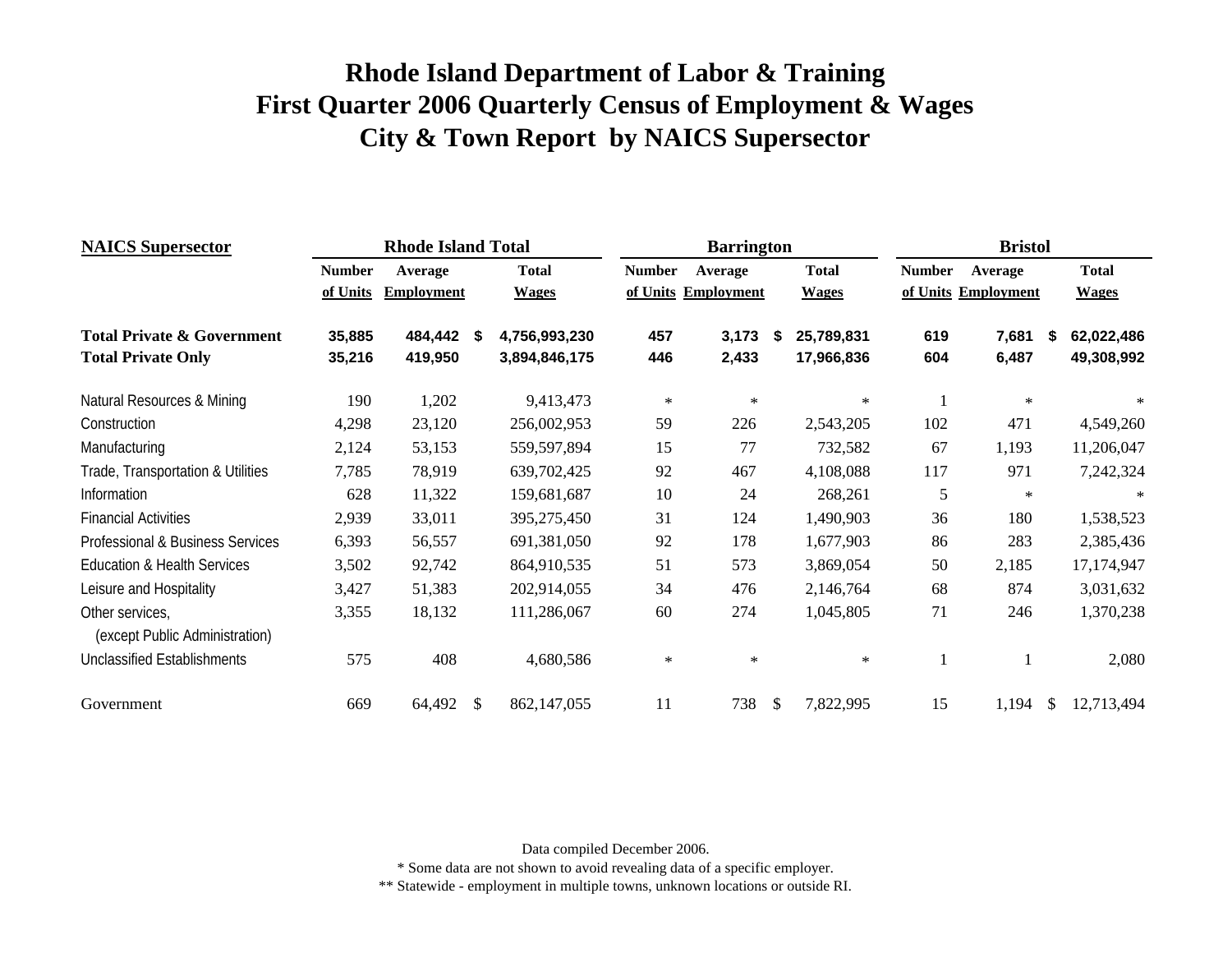| <b>NAICS</b> Supersector                          |               | <b>Burrillville</b> |     |              |               | <b>Central Falls</b> |    |              |                | <b>Charlestown</b> |    |              |
|---------------------------------------------------|---------------|---------------------|-----|--------------|---------------|----------------------|----|--------------|----------------|--------------------|----|--------------|
|                                                   | <b>Number</b> | Average             |     | <b>Total</b> | <b>Number</b> | Average              |    | <b>Total</b> | <b>Number</b>  | Average            |    | <b>Total</b> |
|                                                   | of Units      | <b>Employment</b>   |     | <b>Wages</b> | of Units      | <b>Employment</b>    |    | <b>Wages</b> | of Units       | <b>Employment</b>  |    | <b>Wages</b> |
| <b>Total Private &amp; Government</b>             | 299           | 2,896               | \$  | 22,741,056   | 257           | 3,142                | S  | 27,125,582   | 253            | 1,664              |    | 13,278,358   |
| <b>Total Private Only</b>                         | 286           | 2,241               |     | 15,872,830   | 246           | 2,255                |    | 16,483,831   | 241            | 1,501              |    | 11,577,405   |
| Natural Resources & Mining                        | $\ast$        | $\ast$              |     | $\ast$       | 0             | 0                    |    | 0            | $\overline{2}$ | $\ast$             |    | ∗            |
| Construction                                      | 70            | 189                 |     | 1,610,288    | 29            | 150                  |    | 1,336,652    | 60             | 181                |    | 1,637,274    |
| Manufacturing                                     | 13            | 378                 |     | 3,909,902    | 34            | 706                  |    | 6,361,101    | 6              | 324                |    | 3,352,253    |
| Trade, Transportation & Utilities                 | 45            | 254                 |     | 2,103,062    | 51            | 395                  |    | 2,705,349    | 46             | 345                |    | 2,302,862    |
| Information                                       | 7             | 20                  |     | 139,462      | $\mathbf 0$   | 0                    |    | 0            | 5              | $\ast$             |    | $\ast$       |
| <b>Financial Activities</b>                       | 14            | 41                  |     | 375,699      | 21            | 124                  |    | 947,343      | 16             | 47                 |    | 628,028      |
| Professional & Business Services                  | 38            | 154                 |     | 1,466,061    | 20            | 310                  |    | 2,062,564    | 46             | 142                |    | 1,029,891    |
| <b>Education &amp; Health Services</b>            | 23            | 529                 |     | 3,208,422    | 24            | 270                  |    | 1,739,375    | 19             | 185                |    | 1,427,234    |
| Leisure and Hospitality                           | 34            | 492                 |     | 1,452,320    | 33            | 171                  |    | 567,834      | 23             | 226                |    | 787,004      |
| Other services,<br>(except Public Administration) | 40            | 174                 |     | 1,544,758    | 31            | 127                  |    | 757,073      | 18             | 31                 |    | 167,015      |
| <b>Unclassified Establishments</b>                | $\ast$        | $\ast$              |     | $\ast$       | 3             | $\overline{2}$       |    | 6,540        | $\mathbf 0$    | $\mathbf 0$        |    | 0            |
| Government                                        | 13            | 654                 | -\$ | 6,868,226    | 11            | 888                  | \$ | 10,641,751   | 12             | 162                | -S | 1,700,953    |

Data compiled December 2006.

\* Some data are not shown to avoid revealing data of a specific employer.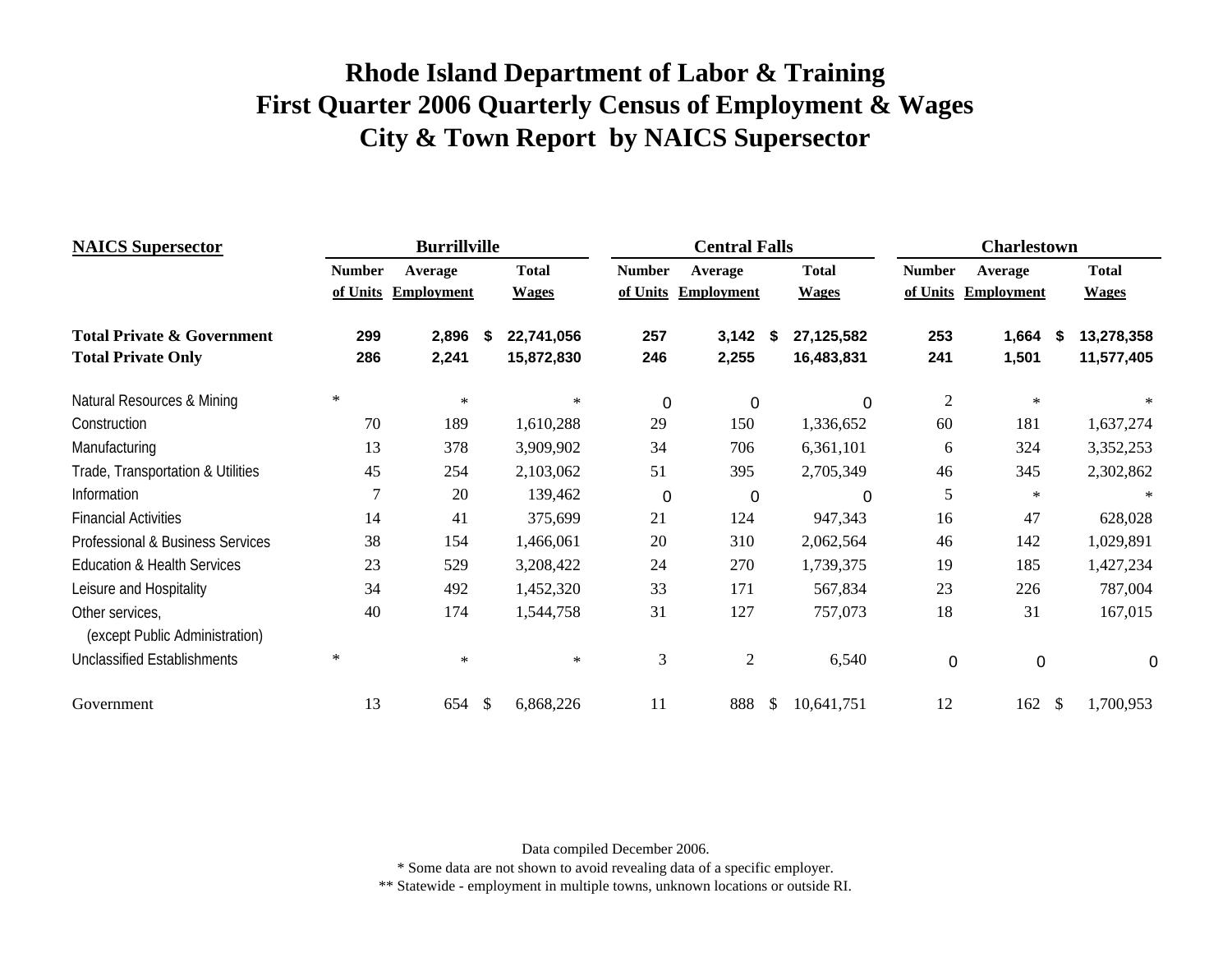| <b>NAICS</b> Supersector                          | Coventry       |                   |    | <b>Cranston</b> |                |                   |               | <b>Cumberland</b> |                |                   |        |              |
|---------------------------------------------------|----------------|-------------------|----|-----------------|----------------|-------------------|---------------|-------------------|----------------|-------------------|--------|--------------|
|                                                   | <b>Number</b>  | Average           |    | <b>Total</b>    | <b>Number</b>  | Average           |               | <b>Total</b>      | <b>Number</b>  | Average           |        | <b>Total</b> |
|                                                   | of Units       | <b>Employment</b> |    | <b>Wages</b>    | of Units       | <b>Employment</b> |               | <b>Wages</b>      | of Units       | <b>Employment</b> |        | <b>Wages</b> |
| <b>Total Private &amp; Government</b>             | 753            | 8,048             | \$ | 62,023,858      | 2,604          | 36,865            | 5             | 354,164,258       | 876            | 10,329            | 5      | 90,793,677   |
| <b>Total Private Only</b>                         | 733            | 6,651             |    | 48,397,461      | 2,584          | 29,860            |               | 252,638,114       | 860            | 8,807             |        | 76,949,767   |
| Natural Resources & Mining                        | $\sqrt{2}$     | $\ast$            |    | $\ast$          | $8\,$          | 37                |               | 248,854           | $\overline{2}$ | $\ast$            | $\ast$ |              |
| Construction                                      | 169            | 744               |    | 6,874,876       | 315            | 1,639             |               | 18,153,105        | 146            | 1,172             |        | 13,725,676   |
| Manufacturing                                     | 46             | 822               |    | 10,201,722      | 203            | 4,746             |               | 50,229,466        | 45             | 1,731             |        | 16,561,727   |
| Trade, Transportation & Utilities                 | 157            | 1,965             |    | 13,529,065      | 570            | 6,874             |               | 56,953,511        | 191            | 2,490             |        | 22,491,922   |
| Information                                       | 5              | 19                |    | 161,862         | 29             | 1,545             |               | 21,100,210        | 19             | 68                |        | 476,393      |
| <b>Financial Activities</b>                       | 48             | 236               |    | 1,718,620       | 254            | 1,958             |               | 20,637,018        | $72\,$         | 365               |        | 4,195,440    |
| Professional & Business Services                  | 117            | 474               |    | 3,987,332       | 457            | 4,313             |               | 35,850,422        | 134            | 548               |        | 5,745,015    |
| <b>Education &amp; Health Services</b>            | 46             | 1,020             |    | 6,890,024       | 294            | 4,098             |               | 29,145,644        | 85             | 1,223             |        | 8,420,325    |
| Leisure and Hospitality                           | 74             | 1,078             |    | 3,268,564       | 205            | 3,081             |               | 10,990,504        | 69             | 677               |        | 2,043,467    |
| Other services,<br>(except Public Administration) | 67             | 277               |    | 1,715,261       | 247            | 1,567             |               | 9,324,100         | 96             | 503               |        | 3,111,728    |
|                                                   |                |                   |    |                 |                |                   |               |                   |                | $\ast$            | $\ast$ |              |
| <b>Unclassified Establishments</b>                | $\mathfrak{2}$ | $\ast$            |    | $\ast$          | $\mathfrak{2}$ | $\mathfrak{2}$    |               | 5,280             |                |                   |        |              |
| Government                                        | 20             | 1,397             | \$ | 13,626,397      | 20             | 7,004             | <sup>\$</sup> | 101,526,144       | 16             | 1,523             | \$     | 13,843,910   |

Data compiled December 2006.

\* Some data are not shown to avoid revealing data of a specific employer.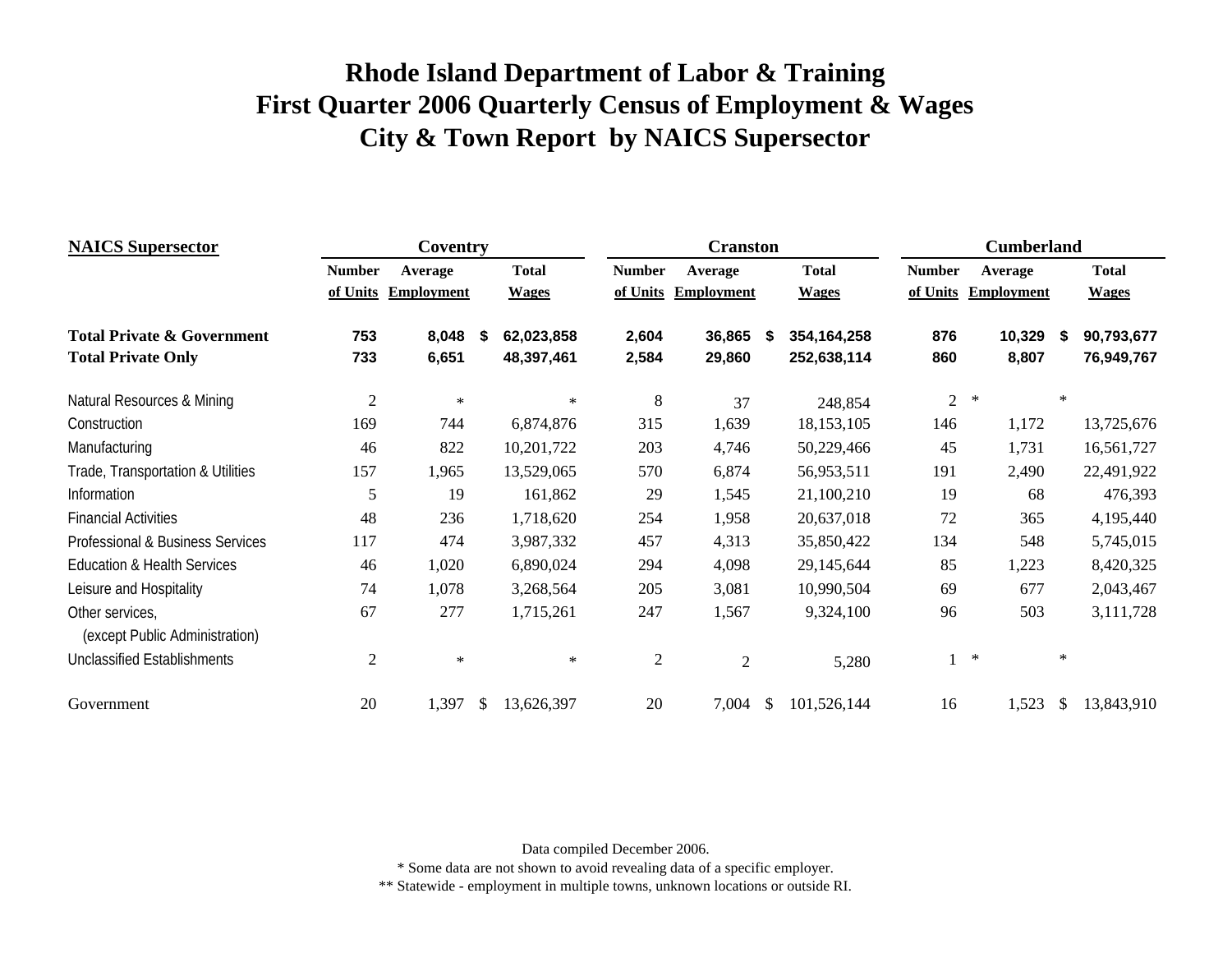| <b>NAICS</b> Supersector               |                | <b>East Greenwich</b> |              |              |               | <b>East Providence</b> |     |              |                | <b>Exeter</b>     |      |              |
|----------------------------------------|----------------|-----------------------|--------------|--------------|---------------|------------------------|-----|--------------|----------------|-------------------|------|--------------|
|                                        | <b>Number</b>  | Average               |              | <b>Total</b> | <b>Number</b> | Average                |     | <b>Total</b> | <b>Number</b>  | Average           |      | <b>Total</b> |
|                                        | of Units       | <b>Employment</b>     |              | <b>Wages</b> | of Units      | <b>Employment</b>      |     | <b>Wages</b> | of Units       | <b>Employment</b> |      | <b>Wages</b> |
| <b>Total Private &amp; Government</b>  | 762            | 7,398                 | S            | 68,914,524   | 1,541         | 22,591 \$              |     | 215,116,634  | 181            | $1,217$ \$        |      | 8,811,327    |
| <b>Total Private Only</b>              | 748            | 6,658                 |              | 61,207,948   | 1,522         | 20,684                 |     | 189,432,534  | 175            | 1,107             |      | 7,758,800    |
| Natural Resources & Mining             | 3              | 15                    |              | 97,285       | 0             | $\boldsymbol{0}$       |     | 0            | $8\phantom{1}$ | 169               |      | 762,399      |
| Construction                           | 53             | 292                   |              | 3,457,148    | 218           | 1,276                  |     | 15,708,520   | 31             | 98                |      | 869,817      |
| Manufacturing                          | 27             | 965                   |              | 12,066,481   | 118           | 3,220                  |     | 30,864,508   | 10             | 74                |      | 1,461,517    |
| Trade, Transportation & Utilities      | 175            | 1,305                 |              | 14,798,621   | 294           | 3,445                  |     | 32,427,436   | 37             | 239               |      | 1,553,252    |
| Information                            | 17             | 29                    |              | 390,197      | 27            | 470                    |     | 6,545,720    | $\ast$         | $\ast$            |      | $\ast$       |
| <b>Financial Activities</b>            | 95             | 686                   |              | 7,822,105    | 169           | 3,088                  |     | 32,864,194   | 6              | 6                 |      | 41,100       |
| Professional & Business Services       | 143            | 607                   |              | 6,745,915    | 276           | 2,295                  |     | 21,509,451   | 34             | 115               |      | 982,354      |
| <b>Education &amp; Health Services</b> | 96             | 1,196                 |              | 9,714,397    | 158           | 4,212                  |     | 37,611,733   | 15             | 210               |      | 1,342,028    |
| Leisure and Hospitality                | 70             | 1,278                 |              | 4,532,021    | 126           | 1,961                  |     | 6,779,746    | 15             | 154               |      | 536,839      |
| Other services,                        | 67             | 284                   |              | 1,563,149    | 133           | 709                    |     | 5,017,348    | 17             | 39                |      | 184,672      |
| (except Public Administration)         |                |                       |              |              |               |                        |     |              |                |                   |      |              |
| <b>Unclassified Establishments</b>     | $\overline{2}$ |                       |              | 20,629       | 3             | 8                      |     | 103,878      | $\ast$         | $\ast$            |      | $\ast$       |
| Government                             | 14             | 740                   | $\mathbb{S}$ | 7,706,576    | 19            | 1,907                  | -\$ | 25,684,100   | 6              | 110               | - \$ | 1,052,527    |

Data compiled December 2006.

\* Some data are not shown to avoid revealing data of a specific employer.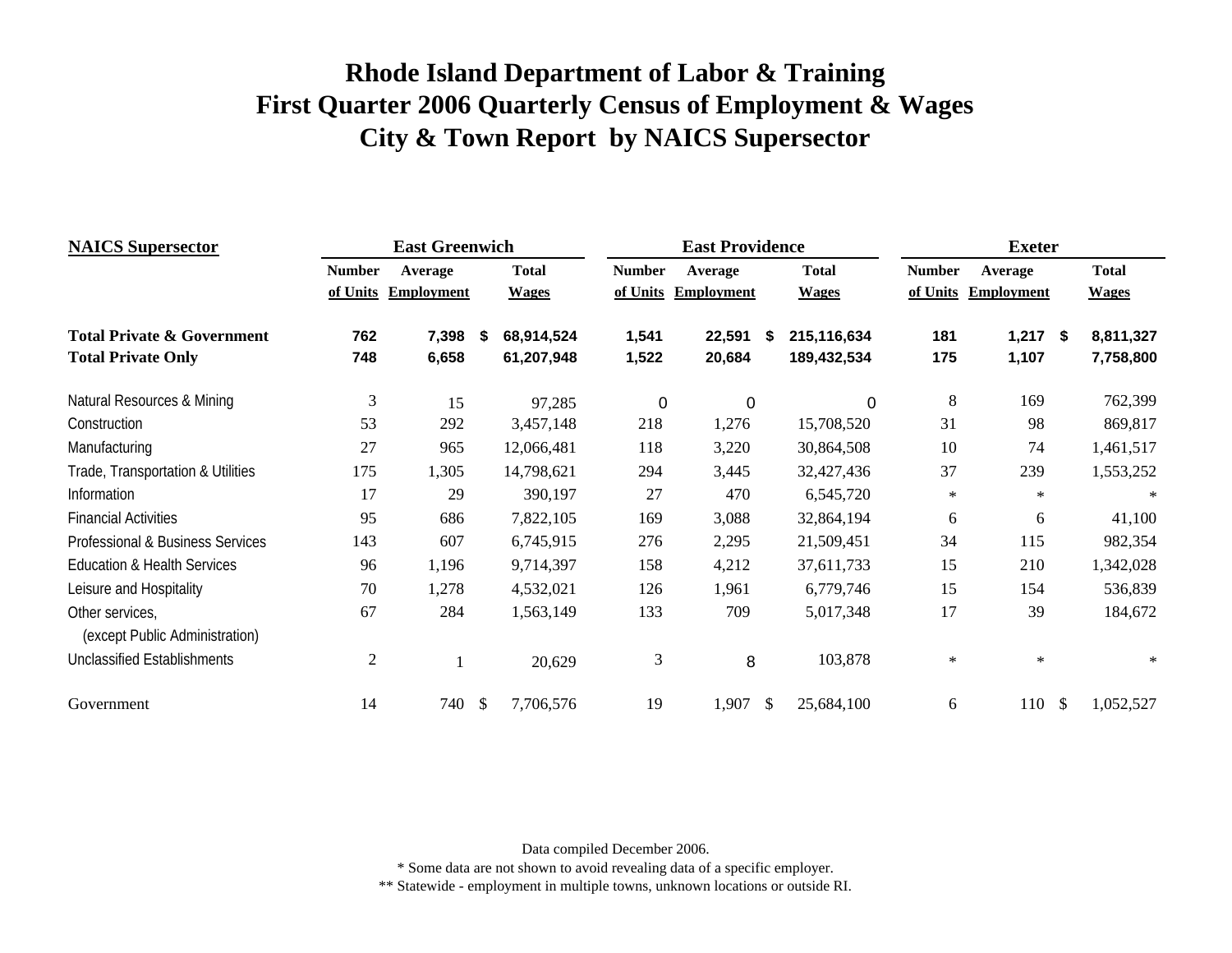| <b>NAICS</b> Supersector                          |               | Foster            |                 |                | <b>Glocester</b>  |               |              |               | Hopkinton         |               |              |
|---------------------------------------------------|---------------|-------------------|-----------------|----------------|-------------------|---------------|--------------|---------------|-------------------|---------------|--------------|
|                                                   | <b>Number</b> | Average           | <b>Total</b>    | <b>Number</b>  | Average           |               | <b>Total</b> | <b>Number</b> | Average           |               | <b>Total</b> |
|                                                   | of Units      | <b>Employment</b> | <b>Wages</b>    | of Units       | <b>Employment</b> |               | <b>Wages</b> | of Units      | <b>Employment</b> |               | <b>Wages</b> |
| <b>Total Private &amp; Government</b>             | 101           | 471               | \$<br>3,250,031 | 219            | 1,684             | SБ            | 14,361,213   | 194           | 1,228             | S.            | 10,287,795   |
| <b>Total Private Only</b>                         | 96            | 373               | 2,213,218       | 204            | 1,166             |               | 8,324,814    | 185           | 1,124             |               | 9,215,377    |
| Natural Resources & Mining                        | 5             | 21                | 106,722         | 3              | $\ast$            |               | $\ast$       | 6             | 16                |               | 128,200      |
| Construction                                      | 26            | 79                | 633,173         | 62             | 147               |               | 1,239,221    | 59            | 172               |               | 1,718,226    |
| Manufacturing                                     | 6             | 13                | 68,070          | $\overline{4}$ | 34                |               | 298,907      | 16            | 357               |               | 3,884,838    |
| Trade, Transportation & Utilities                 | 13            | 54                | 202,908         | 37             | 281               |               | 1,657,362    | 28            | 146               |               | 1,092,072    |
| Information                                       | 3             | $\ast$            | $\ast$          | 5              | $\ast$            | $\ast$        |              | $\ast$        | $\ast$            |               | $\ast$       |
| <b>Financial Activities</b>                       | 3             | $\ast$            | $\ast$          | 11             | 32                |               | 362,232      | 12            | 19                |               | 166,918      |
| Professional & Business Services                  | 18            | 35                | 296,851         | 27             | 161               |               | 1,886,911    | 22            | 51                |               | 468,599      |
| Education & Health Services                       | 7             | 51                | 383,161         | 14             | 285               |               | 2,013,779    | 16            | 174               |               | 1,140,517    |
| Leisure and Hospitality                           | 10            | 86                | 287,588         | 18             | 159               |               | 527,461      | 12            | 139               |               | 454,371      |
| Other services,<br>(except Public Administration) | 5             | 7                 | 57,949          | 23             | 48                |               | 246,782      | 10            | 34                |               | 122,724      |
| <b>Unclassified Establishments</b>                | 0             | $\pmb{0}$         | 0               |                |                   |               |              | $\ast$        | $\ast$            |               | ∗            |
| Government                                        | 5             | 97                | \$<br>1,036,813 | 15             | 516               | <sup>\$</sup> | 6,036,399    | 9             | 103               | <sup>\$</sup> | 1,072,418    |

Data compiled December 2006.

\* Some data are not shown to avoid revealing data of a specific employer.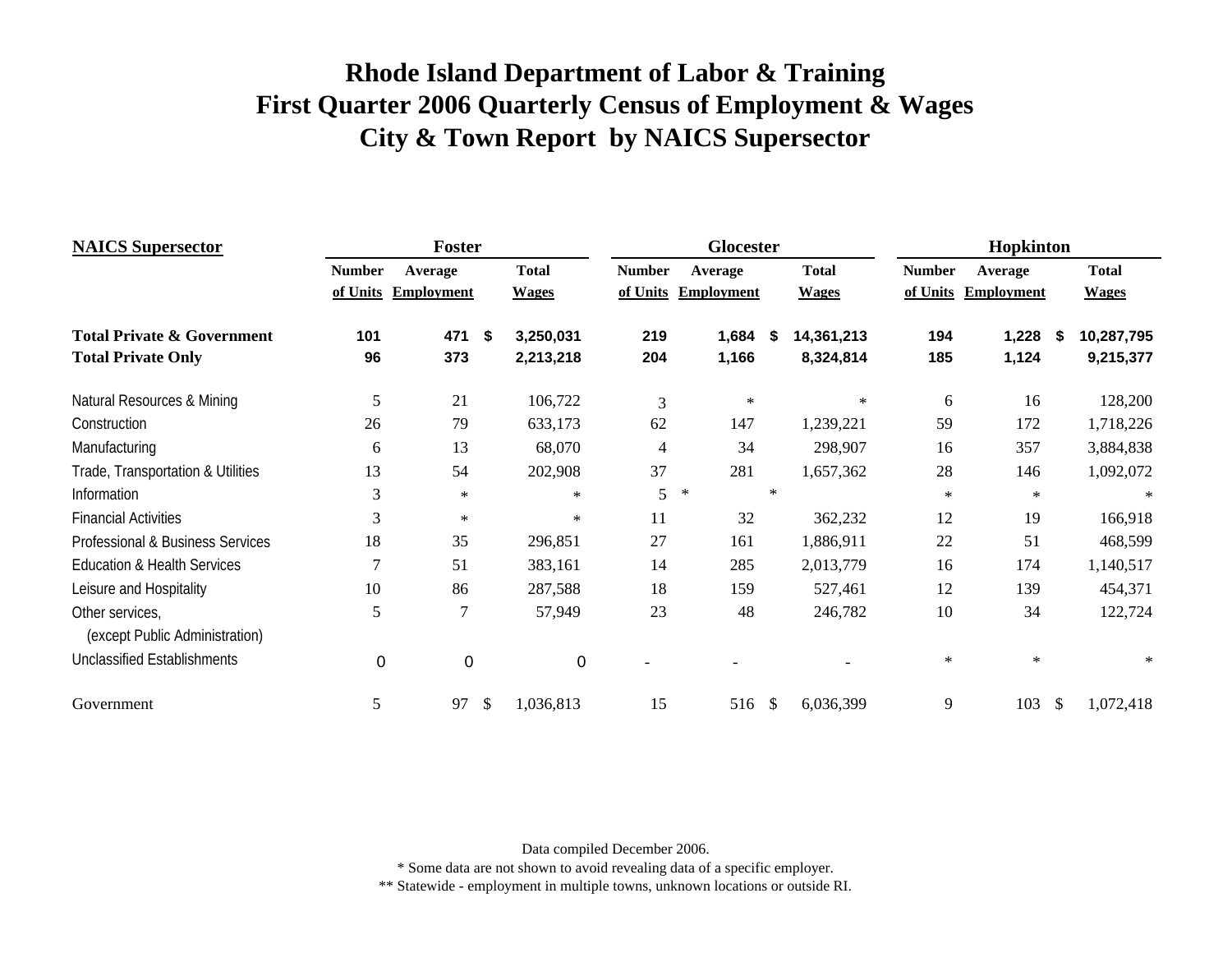| <b>NAICS</b> Supersector                          |                | <b>Jamestown</b>  |               |              |               | <b>Johnston</b>   |      |              |               | Lincoln           |               |              |
|---------------------------------------------------|----------------|-------------------|---------------|--------------|---------------|-------------------|------|--------------|---------------|-------------------|---------------|--------------|
|                                                   | <b>Number</b>  | Average           |               | <b>Total</b> | <b>Number</b> | Average           |      | <b>Total</b> | <b>Number</b> | Average           |               | <b>Total</b> |
|                                                   | of Units       | <b>Employment</b> |               | <b>Wages</b> | of Units      | <b>Employment</b> |      | <b>Wages</b> | of Units      | <b>Employment</b> |               | <b>Wages</b> |
| <b>Total Private &amp; Government</b>             | 215            | 1,285             | S.            | 9,343,097    | 1,138         | 12,608            | - \$ | 109,527,158  | 802           | 14,800            | Ŝ.            | 140,493,045  |
| <b>Total Private Only</b>                         | 202            | 1,019             |               | 7,126,524    | 1,125         | 11,428            |      | 100,324,173  | 781           | 13,487            |               | 126,268,719  |
| Natural Resources & Mining                        | 3              | $\overline{7}$    |               | 36,460       | 9             | 25                |      | 122,096      | $\ast$        | $\ast$            |               | $\ast$       |
| Construction                                      | 37             | 113               |               | 1,123,332    | 202           | 1,046             |      | 11,523,504   | 107           | 926               |               | 9,913,168    |
| Manufacturing                                     | $\overline{4}$ | 6                 |               | 45,283       | 97            | 1,391             |      | 10,654,678   | 55            | 2,689             |               | 27,485,934   |
| Trade, Transportation & Utilities                 | 34             | 124               |               | 977,719      | 245           | 2,202             |      | 17,495,651   | 165           | 2,213             |               | 21,778,978   |
| Information                                       | $\ast$         | $\ast$            |               | $\ast$       | 10            | $\ast$            |      | $\ast$       | 13            | 282               |               | 2,651,496    |
| <b>Financial Activities</b>                       | 18             | 74                |               | 446,796      | 78            | 1,485             |      | 21,783,345   | 78            | 2,890             |               | 29,864,945   |
| Professional & Business Services                  | 55             | 171               |               | 1,749,910    | 190           | 1,895             |      | 13,594,870   | 156           | 1,321             |               | 14,791,181   |
| <b>Education &amp; Health Services</b>            | 13             | 129               |               | 852,472      | 102           | 1,433             |      | 12,588,187   | 79            | 1,226             |               | 9,456,910    |
| Leisure and Hospitality                           | 21             | 310               |               | 1,307,613    | 90            | 1,028             |      | 3,490,212    | 70            | 1,723             |               | 9,141,542    |
| Other services,<br>(except Public Administration) | 16             | 79                |               | 557,282      | 99            | 463               |      | 2,900,341    | 57            | 214               |               | 1,173,565    |
| <b>Unclassified Establishments</b>                | $\ast$         | $\ast$            |               | $\ast$       | 3             | $\ast$            |      | $\ast$       | $\ast$        | $\ast$            |               | ∗            |
| Government                                        | 13             | 268               | $\mathcal{S}$ | 2,216,573    | 13            | $1,180$ \$        |      | 9,202,985    | 21            | 1,313             | <sup>\$</sup> | 14,224,326   |

Data compiled December 2006.

\* Some data are not shown to avoid revealing data of a specific employer.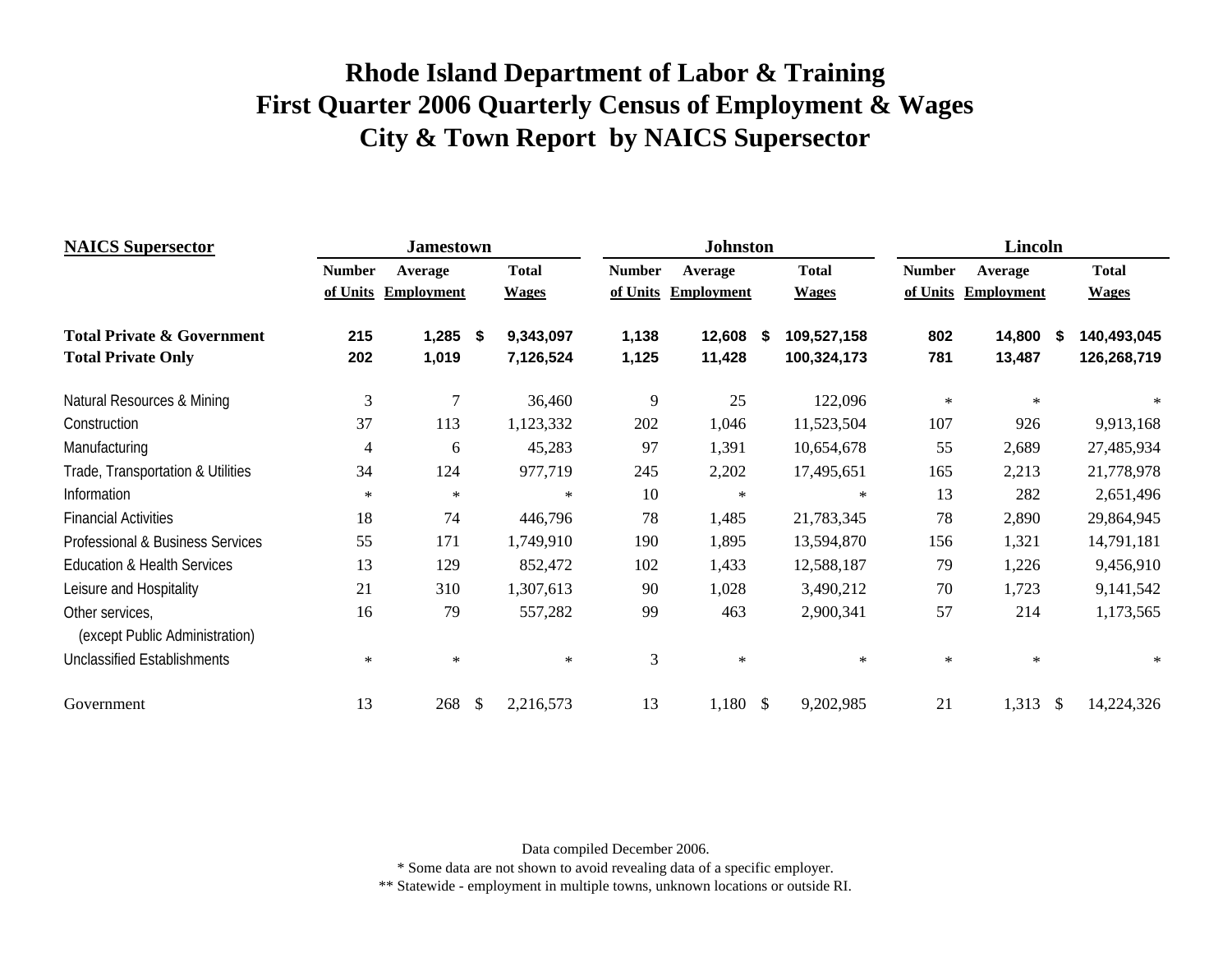| <b>NAICS</b> Supersector                          |                | <b>Little Compton</b> |               |              |               | <b>Middletown</b> |                           |              |               | <b>Narragansett</b> |               |              |
|---------------------------------------------------|----------------|-----------------------|---------------|--------------|---------------|-------------------|---------------------------|--------------|---------------|---------------------|---------------|--------------|
|                                                   | <b>Number</b>  | Average               |               | <b>Total</b> | <b>Number</b> | Average           |                           | <b>Total</b> | <b>Number</b> | Average             |               | <b>Total</b> |
|                                                   | of Units       | <b>Employment</b>     |               | <b>Wages</b> | of Units      | <b>Employment</b> |                           | <b>Wages</b> | of Units      | <b>Employment</b>   |               | <b>Wages</b> |
| <b>Total Private &amp; Government</b>             | 134            | 707                   | -\$           | 4,925,150    | 782           | 11,178            | - \$                      | 103,307,721  | 495           | 4,233               | S             | 33,148,046   |
| <b>Total Private Only</b>                         | 128            | 570                   |               | 3,501,003    | 768           | 10,352            |                           | 93,772,542   | 476           | 3,161               |               | 19,092,721   |
| Natural Resources & Mining                        | 7              | 37                    |               | 183,842      | $\tau$        | 122               |                           | 914,103      | 6             | 18                  |               | 198,914      |
| Construction                                      | 35             | 137                   |               | 1,186,369    | 86            | 435               |                           | 4,389,386    | 47            | 128                 |               | 1,028,700    |
| Manufacturing                                     | $\overline{2}$ | $\ast$                |               | $\ast$       | 19            | 386               |                           | 4,823,605    | 19            | 117                 |               | 1,237,029    |
| Trade, Transportation & Utilities                 | 12             | 37                    |               | 176,884      | 151           | 1,916             |                           | 13,959,683   | 94            | 813                 |               | 5,044,446    |
| Information                                       | 0              | 0                     |               | 0            | 15            | 332               |                           | 7,201,377    | 6             | 3                   |               | 82,667       |
| <b>Financial Activities</b>                       | 6              | 40                    |               | 356,267      | 63            | 585               |                           | 7,106,263    | 47            | 151                 |               | 1,279,187    |
| Professional & Business Services                  | 24             | 54                    |               | 504,483      | 150           | 2,439             |                           | 33,021,862   | 83            | 201                 |               | 2,145,495    |
| <b>Education &amp; Health Services</b>            | 5              | $\ast$                | $\ast$        |              | 92            | 1,900             |                           | 13,492,664   | 43            | 367                 |               | 3,008,763    |
| Leisure and Hospitality                           | 17             | 176                   |               | 587,874      | 104           | 1,721             |                           | 6,606,410    | 80            | 1,128               |               | 3,776,006    |
| Other services,<br>(except Public Administration) | 20             | 48                    |               | 230,559      | 81            | 516               |                           | 2,257,189    | 50            | 234                 |               | 1,277,514    |
| <b>Unclassified Establishments</b>                |                |                       |               |              | $\mathbf 0$   | $\mathbf 0$       |                           | 0            | -1            |                     |               | 14,000       |
| Government                                        | 6              | 134                   | $\mathcal{S}$ | 1,424,147    | 14            | 827               | $\boldsymbol{\mathsf{S}}$ | 9,535,179    | 19            | 1,070               | <sup>\$</sup> | 14,055,325   |

Data compiled December 2006.

\* Some data are not shown to avoid revealing data of a specific employer.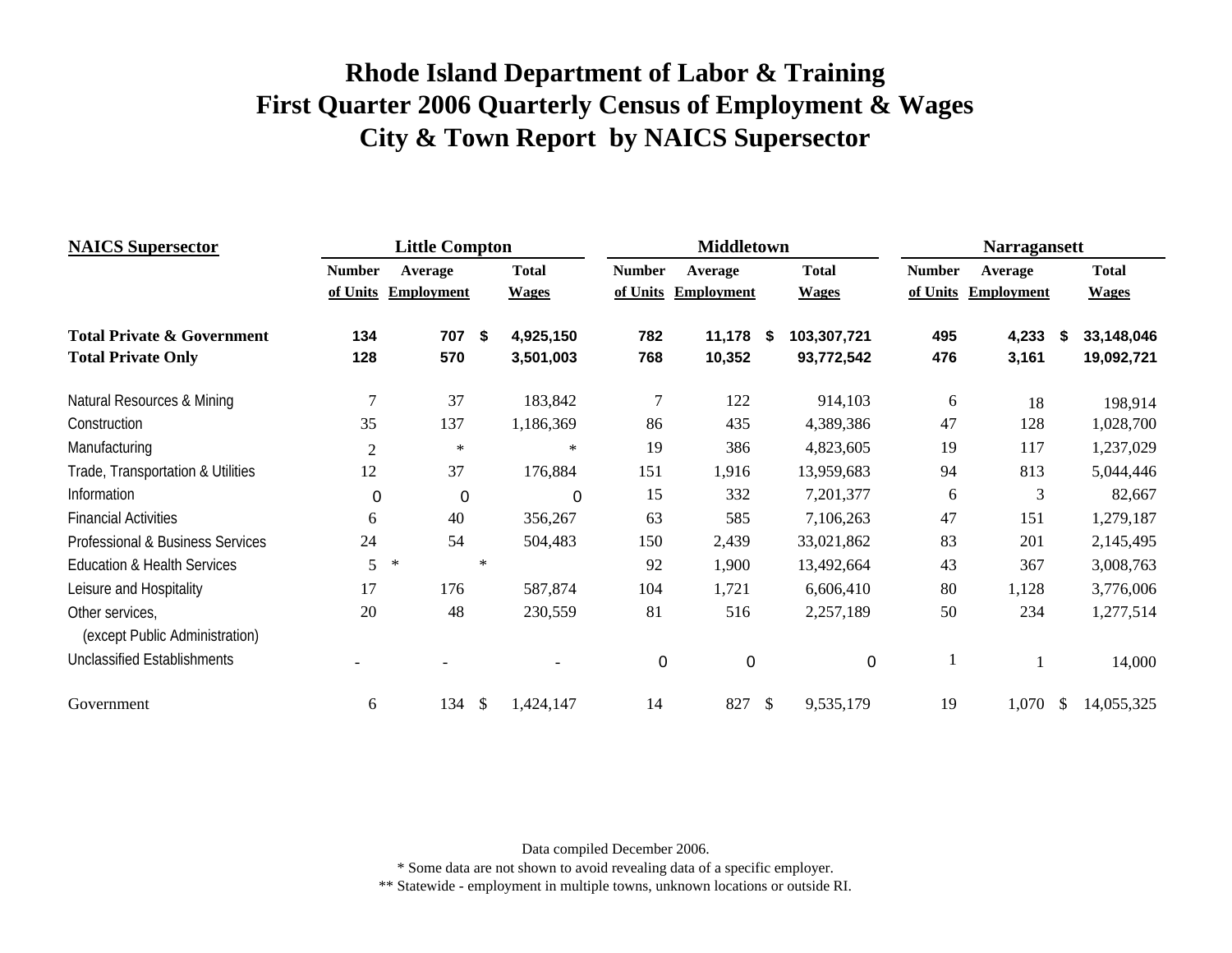| <b>NAICS Supersector</b>                                           |                           | <b>Newport</b>               |                           |                              |                           |            | <b>New Shoreham</b>          |               |                              |                           | <b>North Kingstown</b>       |               |                              |
|--------------------------------------------------------------------|---------------------------|------------------------------|---------------------------|------------------------------|---------------------------|------------|------------------------------|---------------|------------------------------|---------------------------|------------------------------|---------------|------------------------------|
|                                                                    | <b>Number</b><br>of Units | Average<br><b>Employment</b> |                           | <b>Total</b><br><b>Wages</b> | <b>Number</b><br>of Units |            | Average<br><b>Employment</b> |               | <b>Total</b><br><b>Wages</b> | <b>Number</b><br>of Units | Average<br><b>Employment</b> |               | <b>Total</b><br><b>Wages</b> |
| <b>Total Private &amp; Government</b><br><b>Total Private Only</b> | 1,287<br>1,256            | 17,961<br>12,957             | S                         | 194,199,459<br>97,397,787    |                           | 218<br>202 | 874<br>755                   | - \$          | 5,900,372<br>4,767,853       | 1,029<br>1,011            | 14,457<br>12,791             | Ŝ.            | 141,798,673<br>120,150,811   |
| Natural Resources & Mining                                         | 5                         | 41                           |                           | 401,130                      | $\ast$                    |            | $\ast$                       |               | $\ast$                       | 9                         | 56                           |               | 550,405                      |
| Construction                                                       | 99                        | 602                          |                           | 5,787,990                    |                           | 37         | 98                           |               | 1,092,291                    | 137                       | 500                          |               | 4,746,039                    |
| Manufacturing                                                      | 32                        | 234                          |                           | 2,051,984                    |                           | 5          | 11                           |               | 77,861                       | 66                        | 4,344                        |               | 52,384,544                   |
| Trade, Transportation & Utilities                                  | 328                       | 1,962                        |                           | 12,018,214                   |                           | 50         | 109                          |               | 645,984                      | 257                       | 2,957                        |               | 25,881,679                   |
| Information                                                        | 19                        | 263                          |                           | 2,513,121                    | $\ast$                    |            | $\ast$                       |               | $\ast$                       | 21                        | 131                          |               | 1,699,419                    |
| <b>Financial Activities</b>                                        | 99                        | 592                          |                           | 5,785,480                    |                           | 15         | 42                           |               | 340,725                      | 81                        | 484                          |               | 5,811,528                    |
| Professional & Business Services                                   | 233                       | 1,336                        |                           | 16,952,881                   |                           | 14         | 48                           |               | 314,924                      | 196                       | 1,272                        |               | 13,090,521                   |
| <b>Education &amp; Health Services</b>                             | 104                       | 2,565                        |                           | 22,600,367                   |                           | 4          | 16                           |               | 113,750                      | 82                        | 1,417                        |               | 9,620,086                    |
| Leisure and Hospitality                                            | 223                       | 4,771                        |                           | 25,113,760                   |                           | 59         | 397                          |               | 1,987,958                    | 92                        | 1,260                        |               | 4,495,422                    |
| Other services,<br>(except Public Administration)                  | 114                       | 591                          |                           | 4,172,860                    |                           | 11         | 22                           |               | 117,938                      | 68                        | 370                          |               | 1,861,168                    |
| <b>Unclassified Establishments</b>                                 | 0                         | $\Omega$                     |                           | 0                            |                           | $\Omega$   | $\Omega$                     |               | 0                            | $\overline{c}$            | 0                            |               | 10000                        |
| Government                                                         | 31                        | 5,003                        | $\boldsymbol{\mathsf{S}}$ | 96,801,672                   |                           | 16         | 120                          | $\mathcal{S}$ | 1,132,519                    | 18                        | 1,669                        | <sup>\$</sup> | 21,647,862                   |

Data compiled December 2006.

\* Some data are not shown to avoid revealing data of a specific employer.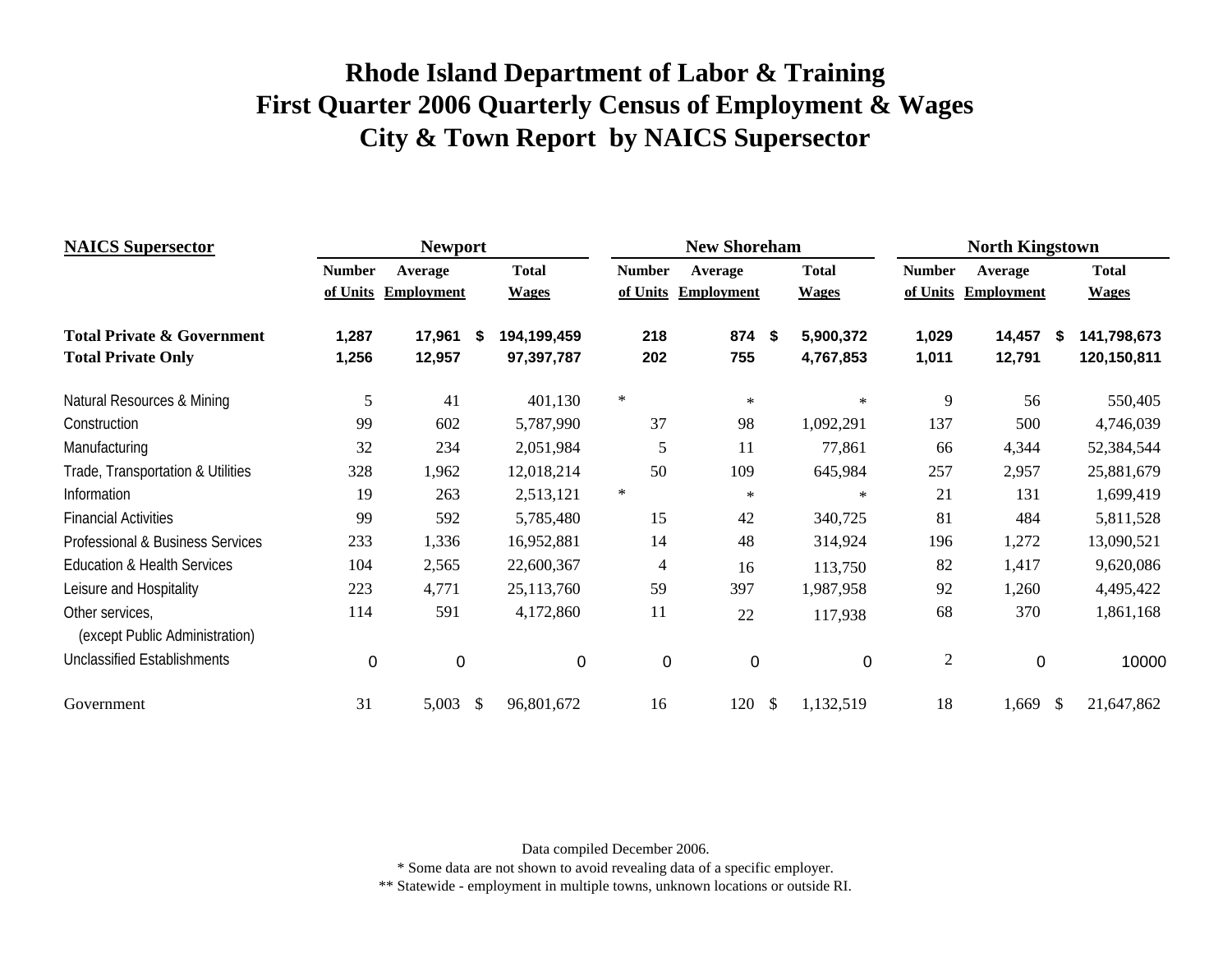| <b>NAICS</b> Supersector               |               | <b>North Providence</b> |                  |               | <b>North Smithfield</b> |              |              |                | <b>Pawtucket</b>  |   |              |
|----------------------------------------|---------------|-------------------------|------------------|---------------|-------------------------|--------------|--------------|----------------|-------------------|---|--------------|
|                                        | <b>Number</b> | Average                 | <b>Total</b>     | <b>Number</b> | Average                 |              | <b>Total</b> | <b>Number</b>  | Average           |   | <b>Total</b> |
|                                        | of Units      | <b>Employment</b>       | <b>Wages</b>     | of Units      | <b>Employment</b>       |              | <b>Wages</b> | of Units       | <b>Employment</b> |   | <b>Wages</b> |
| <b>Total Private &amp; Government</b>  | 749           | 8,535                   | \$<br>67,923,764 | 371           | 4,158                   | - 5          | 33,903,761   | 1,588          | 27,091            | S | 248,846,706  |
| <b>Total Private Only</b>              | 739           | 7,615                   | 56,374,305       | 361           | 3,714                   |              | 28,596,194   | 1,565          | 24,581            |   | 215,716,265  |
| Natural Resources & Mining             | $\mathbf 0$   | $\mathbf 0$             | 0                | 4             | 44                      |              | 622,192      | 0              | 0                 |   |              |
| Construction                           | 81            | 306                     | 2,905,466        | 70            | 294                     |              | 2,583,057    | 168            | 1,234             |   | 14,224,076   |
| Manufacturing                          | 53            | 498                     | 4,246,337        | 25            | 632                     |              | 5,847,890    | 178            | 5,632             |   | 50,524,569   |
| Trade, Transportation & Utilities      | 159           | 1,429                   | 9,533,804        | 75            | 906                     |              | 7,340,875    | 316            | 2,950             |   | 22,855,359   |
| Information                            | 11            | 33                      | 294,193          | 6             | 29                      |              | 143,267      | 23             | 415               |   | 4,299,152    |
| <b>Financial Activities</b>            | 65            | 515                     | 4,516,633        | 25            | 88                      |              | 994,671      | 107            | 1,104             |   | 10,664,235   |
| Professional & Business Services       | 120           | 738                     | 4,839,945        | 56            | 308                     |              | 3,138,608    | 229            | 3,811             |   | 40,607,403   |
| <b>Education &amp; Health Services</b> | 87            | 2,856                   | 25,269,397       | 43            | 824                     |              | 5,903,808    | 202            | 5,940             |   | 55,838,838   |
| Leisure and Hospitality                | 82            | 898                     | 2,865,290        | 25            | 470                     |              | 1,384,771    | 161            | 2,120             |   | 8,071,834    |
| Other services,                        | 80            | 342                     | 1,903,240        | 31            | 118                     |              | 635,190      | 179            | 1,374             |   | 8,627,595    |
| (except Public Administration)         |               |                         |                  |               |                         |              |              |                |                   |   |              |
| Unclassified Establishments            |               | $\mathbf 0$             | $\Omega$         |               |                         |              | 1,865        | $\overline{2}$ |                   |   | 3,204        |
| Government                             | 10            | 920                     | \$<br>11,549,459 | 10            | 444                     | <sup>S</sup> | 5,307,567    | 23             | 2,510 \$          |   | 33,130,441   |

Data compiled December 2006.

\* Some data are not shown to avoid revealing data of a specific employer.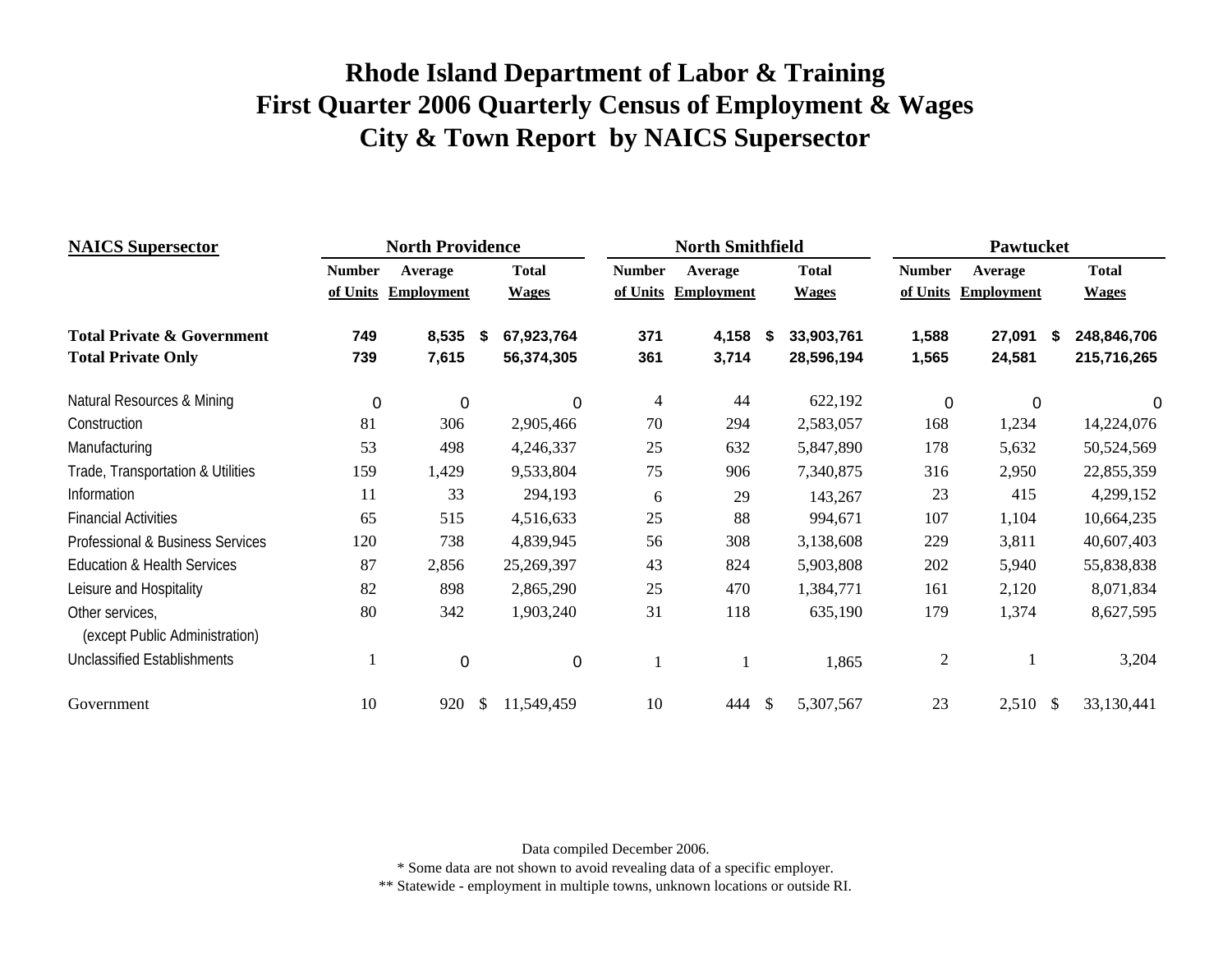| <b>NAICS Supersector</b>                          |               | Portsmouth        |    |              |                | Providence        |               |               |               | <b>Richmond</b>   |    |              |
|---------------------------------------------------|---------------|-------------------|----|--------------|----------------|-------------------|---------------|---------------|---------------|-------------------|----|--------------|
|                                                   | <b>Number</b> | Average           |    | <b>Total</b> | <b>Number</b>  | Average           |               | <b>Total</b>  | <b>Number</b> | Average           |    | <b>Total</b> |
|                                                   | of Units      | <b>Employment</b> |    | <b>Wages</b> | of Units       | <b>Employment</b> |               | <b>Wages</b>  | of Units      | <b>Employment</b> |    | <b>Wages</b> |
| <b>Total Private &amp; Government</b>             | 524           | 6,148             | S  | 68,982,529   | 5,693          | 113,245           | - \$          | 1,297,550,469 | 158           | 1,986             | S. | 19,885,853   |
| <b>Total Private Only</b>                         | 510           | 5,552             |    | 62,030,303   | 5,592          | 97,461            |               | 1,068,690,925 | 150           | 1,285             |    | 8,365,847    |
| Natural Resources & Mining                        | 15            | 41                |    | 312,472      |                | $\ast$            |               | $\ast$        | 6             | 86                |    | 869,230      |
| Construction                                      | 91            | 359               |    | 3,643,052    | 305            | 3,140             |               | 45,192,814    | 24            | 85                |    | 671,165      |
| Manufacturing                                     | 29            | 2,342             |    | 38,188,109   | 361            | 6,599             |               | 53,898,026    | 6             | 108               |    | 1,072,316    |
| Trade, Transportation & Utilities                 | 104           | 737               |    | 5,117,223    | 998            | 10,633            |               | 84,096,150    | 36            | 407               |    | 2,763,419    |
| Information                                       | 11            | 95                |    | 1,046,926    | 151            | 4,141             |               | 66,256,370    | 3             | 6                 |    | 75,653       |
| <b>Financial Activities</b>                       | 37            | 207               |    | 1,852,604    | 563            | 7,248             |               | 112,325,863   | 7             | 58                |    | 407,140      |
| Professional & Business Services                  | 80            | 278               |    | 2,634,727    | 1,286          | 16,860            |               | 242,655,326   | 16            | 95                |    | 699,745      |
| <b>Education &amp; Health Services</b>            | 40            | 662               |    | 5,003,210    | 687            | 34,877            |               | 390,794,952   | 11            | 80                |    | 546,860      |
| Leisure and Hospitality                           | 48            | 611               |    | 2,618,368    | 557            | 9,505             |               | 41,877,986    | 25            | 312               |    | 987,833      |
| Other services,<br>(except Public Administration) | 50            | 209               |    | 1,541,303    | 679            | 4,454             |               | 31,558,659    | 16            | 48                |    | 272,486      |
| <b>Unclassified Establishments</b>                | 5             | 11                |    | 72,309       | $\overline{4}$ | $\ast$            |               | $\ast$        | $\mathbf 0$   | $\mathbf 0$       |    | $\Omega$     |
| Government                                        | 14            | 594               | \$ | 6,952,226    | 101            | 15,786            | $\mathcal{S}$ | 228,859,544   | 8             | 700               | \$ | 11,520,006   |

Data compiled December 2006.

\* Some data are not shown to avoid revealing data of a specific employer.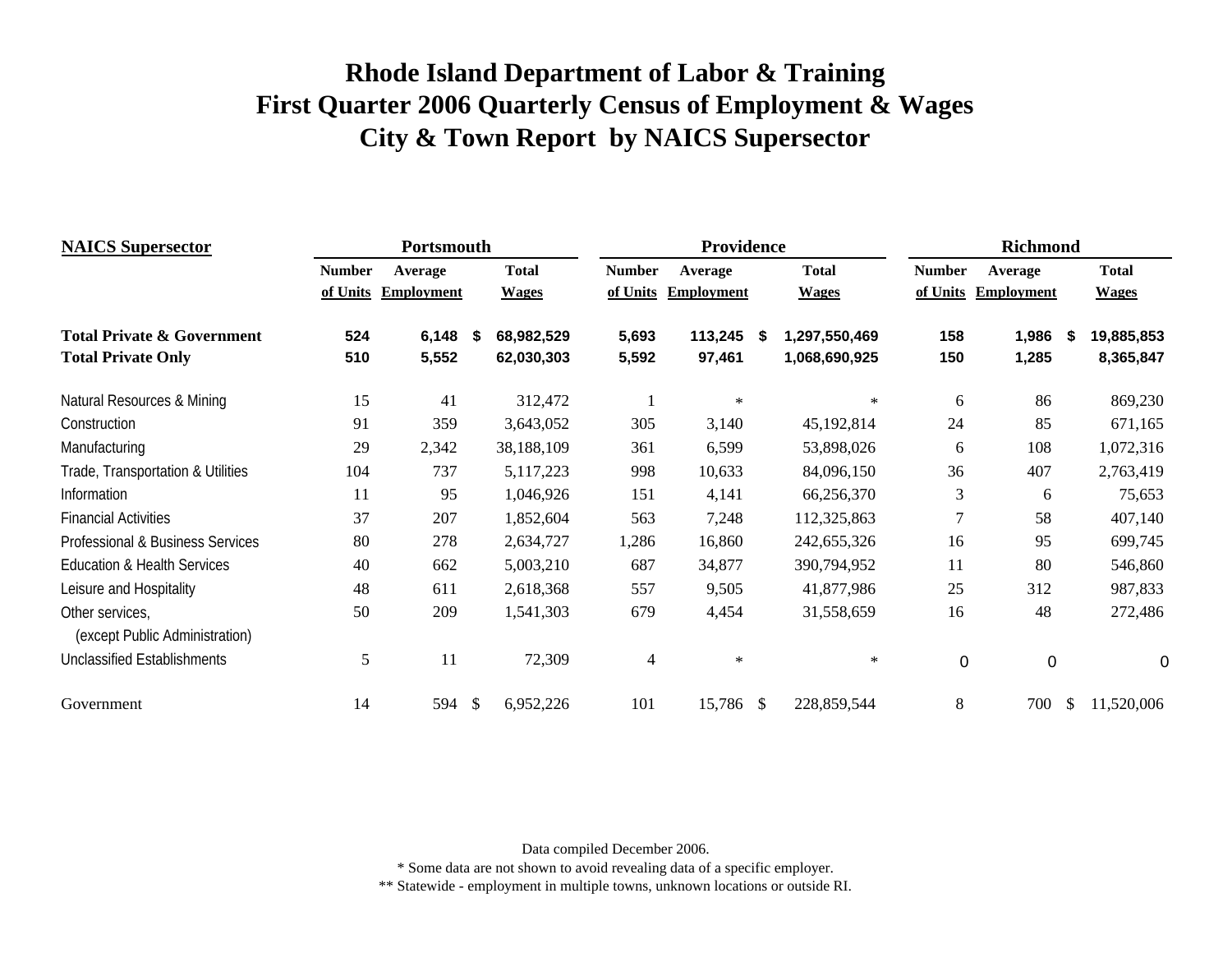| <b>NAICS</b> Supersector                          |               | <b>Scituate</b>   |    |              |               | <b>Smithfield</b> |               |              |               | <b>South Kingstown</b> |     |              |
|---------------------------------------------------|---------------|-------------------|----|--------------|---------------|-------------------|---------------|--------------|---------------|------------------------|-----|--------------|
|                                                   | <b>Number</b> | Average           |    | <b>Total</b> | <b>Number</b> | Average           |               | <b>Total</b> | <b>Number</b> | Average                |     | <b>Total</b> |
|                                                   | of Units      | <b>Employment</b> |    | <b>Wages</b> | of Units      | <b>Employment</b> |               | <b>Wages</b> | of Units      | <b>Employment</b>      |     | <b>Wages</b> |
| <b>Total Private &amp; Government</b>             | 276           | 1,629             | S  | 14,795,273   | 816           | 12,802 \$         |               | 124,186,359  | 1,028         | 13,854                 | -\$ | 123,659,463  |
| <b>Total Private Only</b>                         | 265           | 1,021             |    | 6,718,382    | 800           | 12,160            |               | 115,061,567  | 1,007         | 10,043                 |     | 82,127,966   |
| Natural Resources & Mining                        | 12            | 53                |    | 241,265      | $\ast$        | $\ast$            |               | $\ast$       | 22            | 137                    |     | 1,302,382    |
| Construction                                      | 67            | 191               |    | 1,698,194    | 148           | 1,124             |               | 12,848,999   | 132           | 453                    |     | 4,159,370    |
| Manufacturing                                     | 11            | 28                |    | 183,450      | 82            | 1,258             |               | 13,395,363   | 27            | 983                    |     | 11,140,868   |
| Trade, Transportation & Utilities                 | 52            | 290               |    | 1,778,932    | 186           | 3,133             |               | 23,017,679   | 203           | 2,470                  |     | 22, 277, 755 |
| Information                                       | 3             | 28                |    | 121,049      | 15            | 168               |               | 1,969,467    | 16            | 137                    |     | 1,574,912    |
| <b>Financial Activities</b>                       | 12            | 29                |    | 342,581      | 57            | 2,192             |               | 33,356,149   | 73            | 382                    |     | 4,146,322    |
| Professional & Business Services                  | 55            | 109               |    | 883,747      | 116           | 631               |               | 7,229,675    | 175           | 639                    |     | 6,900,831    |
| <b>Education &amp; Health Services</b>            | 15            | 112               |    | 725,654      | 55            | 2,006             |               | 16,469,035   | 123           | 2,583                  |     | 21,709,070   |
| Leisure and Hospitality                           | 14            | 108               |    | 325,812      | 72            | 1,263             |               | 4,753,155    | 134           | 1,468                  |     | 4,882,870    |
| Other services,<br>(except Public Administration) | 23            | 73                |    | 417,698      | 65            | 373               |               | 1,901,011    | 101           | 789                    |     | 4,023,564    |
| <b>Unclassified Establishments</b>                | $\mathbf{1}$  |                   |    |              | $\ast$        | $\ast$            |               | $\ast$       | 1             | $\overline{2}$         |     | 10022        |
| Government                                        | 11            | 609               | \$ | 8,076,891    | 16            | 641               | $\mathcal{S}$ | 9,124,792    | 21            | 3,812 \$               |     | 41,531,497   |

Data compiled December 2006.

\* Some data are not shown to avoid revealing data of a specific employer.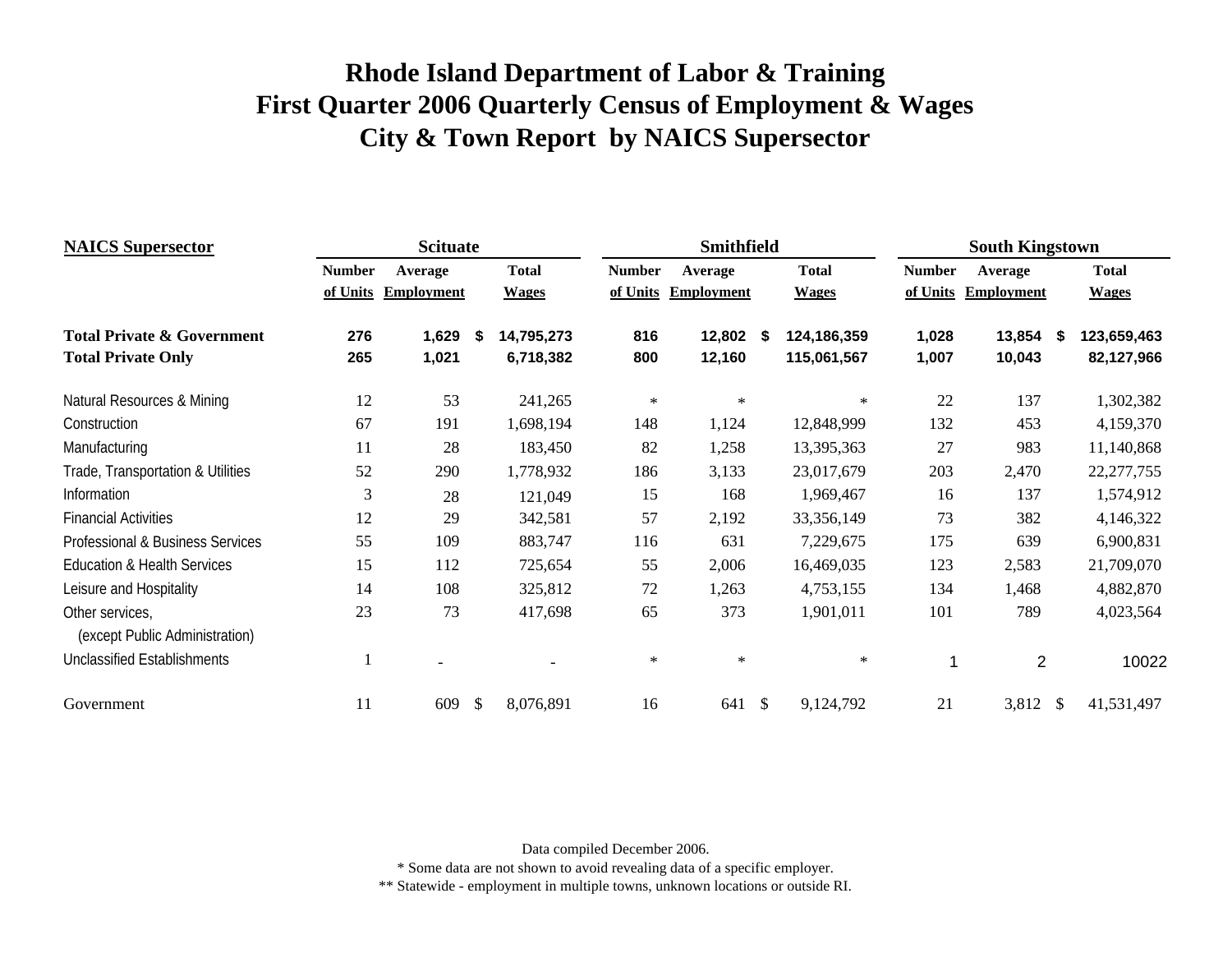| <b>NAICS</b> Supersector                          |               | <b>Tiverton</b>   |        |              |               | <b>Warren</b>     |    |              |               | <b>Warwick</b>    |               |              |
|---------------------------------------------------|---------------|-------------------|--------|--------------|---------------|-------------------|----|--------------|---------------|-------------------|---------------|--------------|
|                                                   | <b>Number</b> | Average           |        | <b>Total</b> | <b>Number</b> | Average           |    | <b>Total</b> | <b>Number</b> | Average           |               | <b>Total</b> |
|                                                   | of Units      | <b>Employment</b> |        | <b>Wages</b> | of Units      | <b>Employment</b> |    | <b>Wages</b> | of Units      | <b>Employment</b> |               | <b>Wages</b> |
| <b>Total Private &amp; Government</b>             | 423           | 2,705             | \$     | 20,323,829   | 399           | 4,257             | S. | 31,221,727   | 3,339         | 53,412            | -\$           | 467,922,882  |
| <b>Total Private Only</b>                         | 408           | 2,218             |        | 16,256,214   | 390           | 4,082             |    | 29,091,685   | 3,309         | 48,985            |               | 410,106,888  |
| Natural Resources & Mining                        | 14            | 72                |        | 605,465      | $\ast$        | $\ast$            |    | $\ast$       | 5             | 19                |               | 120,504      |
| Construction                                      | 71            | 303               |        | 2,476,214    | 56            | 239               |    | 1,975,700    | 357           | 2,512             |               | 28,968,017   |
| Manufacturing                                     | 14            | 69                |        | 454,087      | 50            | 1,103             |    | 10,091,349   | 196           | 3,906             |               | 41,305,302   |
| Trade, Transportation & Utilities                 | 98            | 716               |        | 6,499,518    | 80            | 796               |    | 5,273,382    | 833           | 12,781            |               | 93,195,836   |
| Information                                       | $\ast$        | $\ast$            | $\ast$ |              | 6             | 42                |    | 394,261      | 40            | 567               |               | 5,922,317    |
| <b>Financial Activities</b>                       | 24            | 68                |        | 688,112      | 25            | 178               |    | 1,329,125    | 355           | 5,473             |               | 54,831,700   |
| Professional & Business Services                  | 69            | 187               |        | 1,895,705    | 45            | 228               |    | 1,656,229    | 587           | 6,733             |               | 74,779,973   |
| <b>Education &amp; Health Services</b>            | 29            | 309               |        | 1,850,445    | 37            | 688               |    | 5,634,973    | 370           | 9,312             |               | 78,119,943   |
| Leisure and Hospitality                           | 34            | 358               |        | 1,128,902    | 53            | 675               |    | 2,056,969    | 274           | 5,937             |               | 22,632,632   |
| Other services,<br>(except Public Administration) | 51            | 133               |        | 613,289      | 36            | 129               |    | 659,194      | 288           | 1,741             |               | 10,210,378   |
| <b>Unclassified Establishments</b>                |               |                   |        |              | $\ast$        | $\ast$            |    | $\ast$       | 4             | $\overline{4}$    |               | 20,286       |
| Government                                        | 15            | 488               | \$     | 4,067,615    | 9             | 175               | \$ | 2,130,042    | 30            | 4,427             | <sup>\$</sup> | 57,815,994   |

Data compiled December 2006.

\* Some data are not shown to avoid revealing data of a specific employer.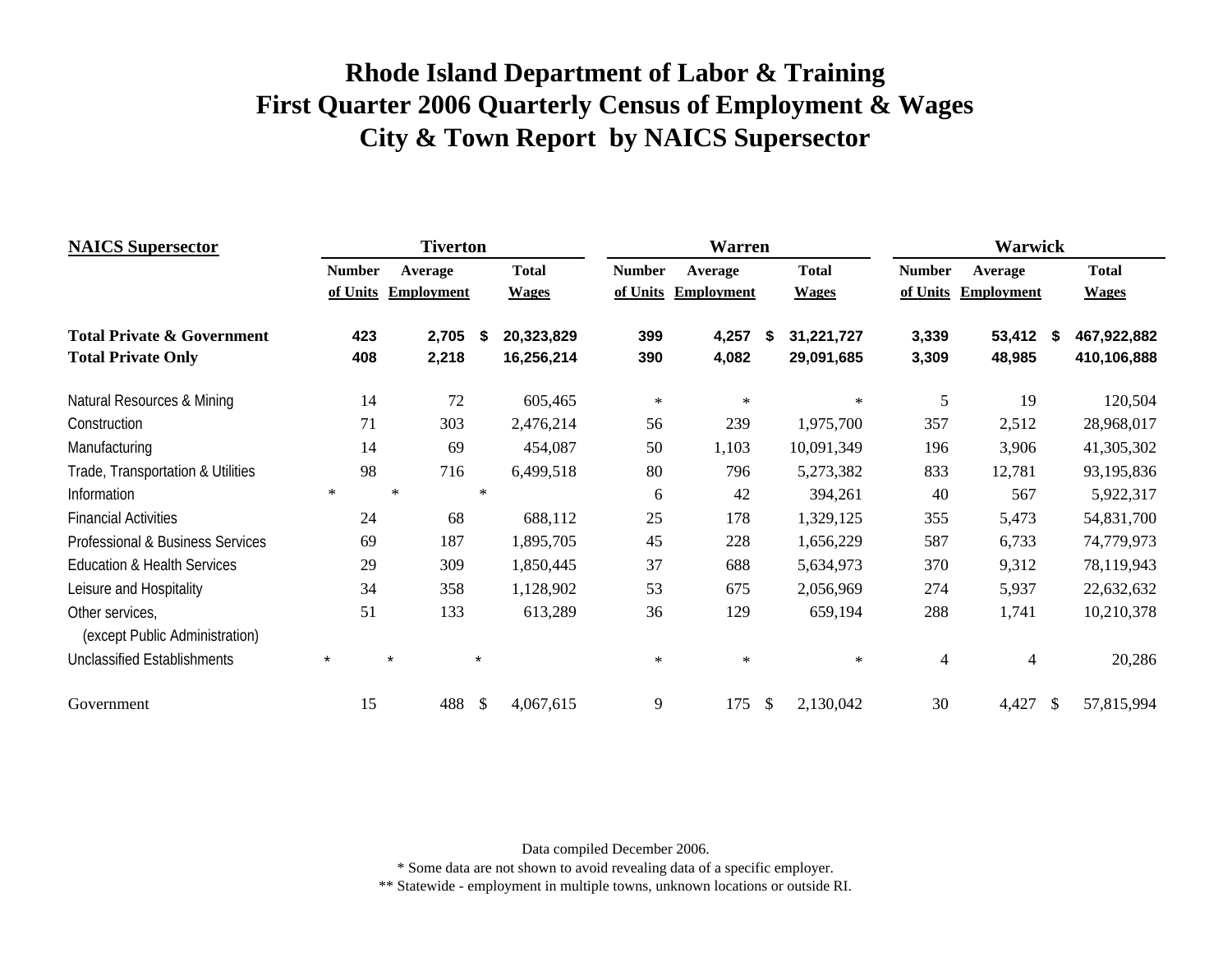| <b>NAICS</b> Supersector                          | Westerly      |                   |      |              |                | <b>West Greenwich</b> |    | <b>West Warwick</b> |               |                   |        |              |
|---------------------------------------------------|---------------|-------------------|------|--------------|----------------|-----------------------|----|---------------------|---------------|-------------------|--------|--------------|
|                                                   | <b>Number</b> | <b>Average</b>    |      | <b>Total</b> | <b>Number</b>  | Average               |    | <b>Total</b>        | <b>Number</b> | Average           |        | <b>Total</b> |
|                                                   | of Units      | <b>Employment</b> |      | <b>Wages</b> | of Units       | <b>Employment</b>     |    | <b>Wages</b>        | of Units      | <b>Employment</b> |        | <b>Wages</b> |
| <b>Total Private &amp; Government</b>             | 858           | 10,363            | - \$ | 88,448,491   | 221            | 4,750                 | S  | 86,965,578          | 619           | 9,559             | S      | 86,007,302   |
| <b>Total Private Only</b>                         | 839           | 9,264             |      | 75,017,865   | 213            | 4,286                 |    | 81,046,161          | 605           | 8,425             |        | 69,952,293   |
| Natural Resources & Mining                        | 6             | 84                |      | 856,547      | $\overline{2}$ | $\ast$                |    | ∗                   |               | $\ast$            |        | $\ast$       |
| Construction                                      | 106           | 380               |      | 3,458,130    | 56             | 211                   |    | 2,023,751           | 99            | 401               |        | 3,325,828    |
| Manufacturing                                     | 32            | 968               |      | 10,527,553   | 11             | 1,841                 |    | 33,998,470          | 40            | 1,831             |        | 19,354,176   |
| Trade, Transportation & Utilities                 | 180           | 2,315             |      | 14,114,243   | 37             | 498                   |    | 5,723,919           | 132           | 1,819             |        | 14,404,247   |
| Information                                       | 16            | 321               |      | 6,312,483    | 5              | $\ast$                |    | $\ast$              | 3             | $\ast$            |        | $\ast$       |
| <b>Financial Activities</b>                       | 56            | 412               |      | 4,491,057    | 10             | 47                    |    | 890,174             | 56            | 1,056             |        | 9,695,822    |
| Professional & Business Services                  | 115           | 692               |      | 7,141,545    | 52             | 1,304                 |    | 36,656,653          | 66            | 366               |        | 3,033,102    |
| <b>Education &amp; Health Services</b>            | 112           | 2,007             |      | 19,605,359   | 10             | 120                   |    | 735,784             | 51            | 830               |        | 6,115,753    |
| Leisure and Hospitality                           | 132           | 1,659             |      | 6,573,171    | 18             | 225                   |    | 773,110             | 75            | 908               |        | 2,879,789    |
| Other services,<br>(except Public Administration) | 83            | 425               |      | 1,896,527    | 12             | 25                    |    | 104,176             | 81            | 325               |        | 1,804,399    |
| <b>Unclassified Establishments</b>                |               |                   |      | 41,250       | $\mathbf 0$    | 0                     |    | $\mathbf 0$         |               | $\ast$            | $\ast$ |              |
| Government                                        | 19            | 1,099             | \$   | 13,430,626   | 8              | 466                   | \$ | 5,919,417           | 14            | 1,131             | \$     | 16,055,009   |

Data compiled December 2006.

\* Some data are not shown to avoid revealing data of a specific employer.